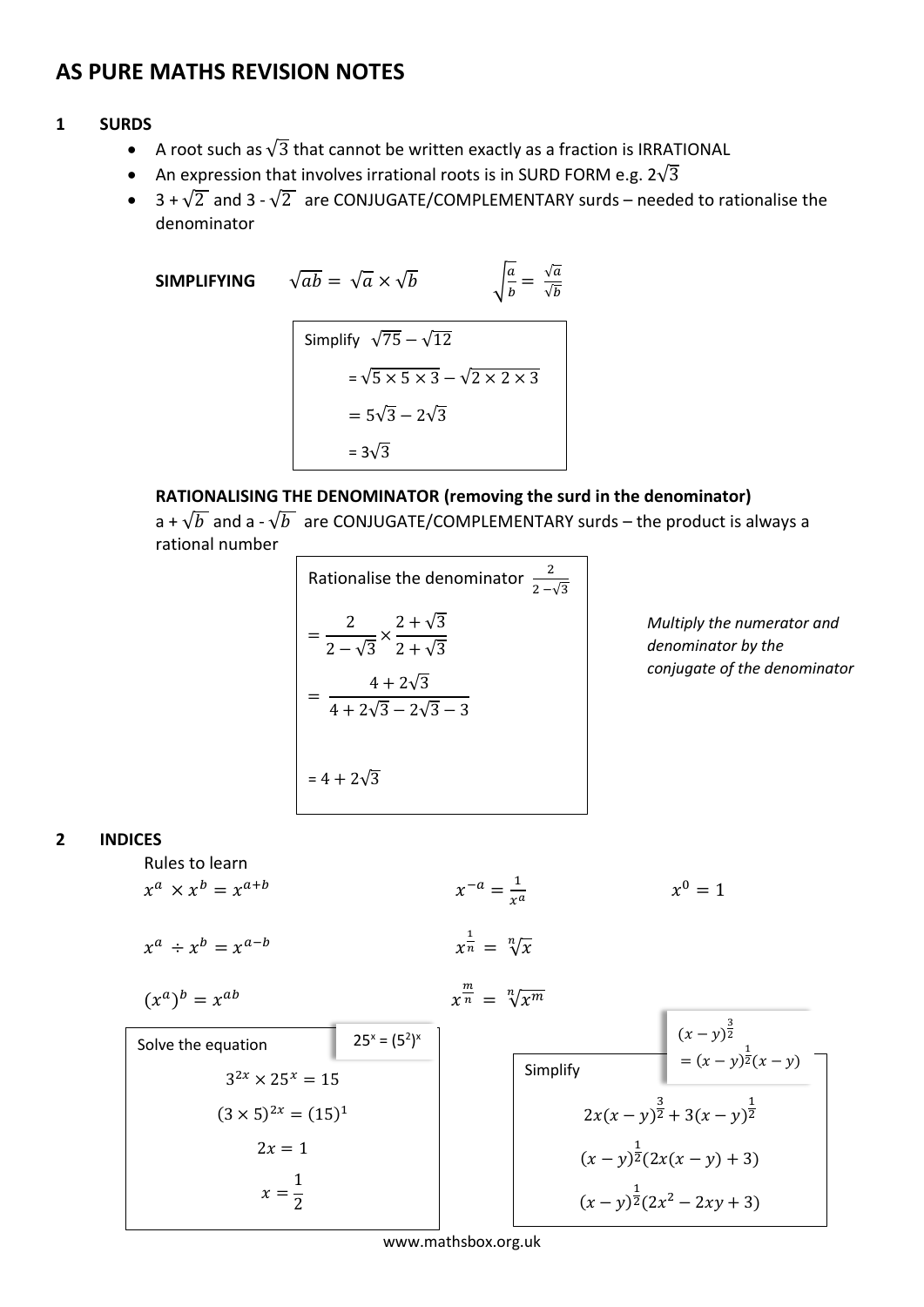#### **3 QUADRATIC EQUATIONS AND GRAPHS**

**Factorising** identifying the roots of the equation  $ax^2 + bc + c = 0$ 

- Look out for the difference of 2 squares  $x^2 a^2 = (x a)(x + a)$
- Look out for the perfect square  $x^2 + 2ax + a^2 = (x + a)^2$  or  $x^2 2ax + a^2 = (x a)^2$
- Look out for equations which can be transformed into quadratic equations

Solve 
$$
x + 1 - \frac{12}{x} = 0
$$
  
\n $x^2 + x - 12 = 0$   
\n $(x + 4)(x - 3) = 0$   
\n $x = 3, x = -4$ 

Solve 
$$
6x^4 - 7x^2 + 2 = 0
$$
  
\nLet  $z = x^2$   
\n $6z^2 - 7z + 2 = 0$   
\n $(2z - 1)(3z - 2) = 0$   
\n $z = \frac{1}{2} \quad z = \frac{2}{3}$   
\n $x = \pm \sqrt{\frac{1}{2}} \quad x = \pm \sqrt{\frac{2}{3}}$ 

**Completing the square -** Identifying the vertex and line of symmetry In completed square form



**Quadratic formula** 

$$
x = \frac{-b \pm \sqrt{b^2 - 4ac}}{2a}
$$
 for solving  $ax^2 + bx + c = 0$ 

The **DISCRIMINANT b <sup>2</sup> – 4ac** can be used to identify the number of solutions

**b <sup>2</sup> – 4ac > 0** there are 2 real and distinct roots (the graphs crosses the x- axis in 2 places)

**b <sup>2</sup> – 4ac = 0** the is a single repeated root (the x-axis is a tangent to the graph)

**b <sup>2</sup> – 4ac < 0** there are no 2 real roots (the graph does not touch or cross the x-axis)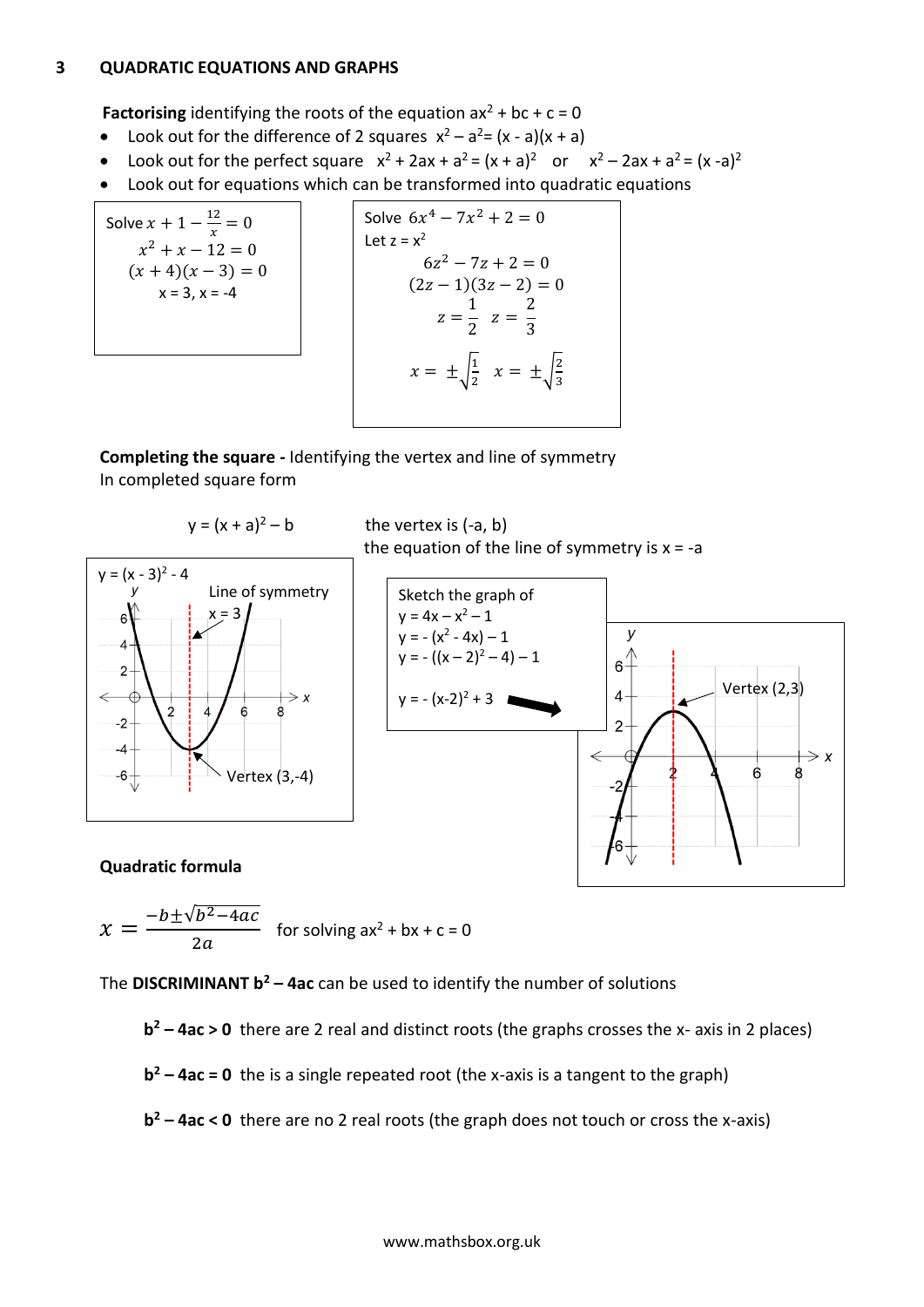### **Solving by elimination**

$$
3x - 2y = 19 \t x 3 \t 9x - 6y = 57
$$
  
2x - 3y = 21 \t x 2 \t 4x - 6y = 42  
5x - 0y = 15 \t x = 3 (9 - 2y = 19) y = -5

# **Solving by substitution**

$$
x + y = 1
$$
 rearranges to  $y = 1 - x$   
\n
$$
x^{2} + y^{2} = 25
$$
\n
$$
x^{2} + (1 - x)^{2} = 25
$$
\n
$$
x^{2} + 1 - 2x + x^{2} - 25 = 0
$$
\n
$$
2x^{2} - 2x - 24 = 0
$$
\n
$$
2(x^{2} - x - 12) = 0
$$
\n
$$
2(x - 4)(x + 3) = 0
$$
\n
$$
x = 4
$$
\n
$$
x = -3
$$
\n
$$
y = -3
$$
\n
$$
y = 4
$$

If when solving a pair of simultaneous equations, you arrive with a quadratic equation to solve, this can be used to determine the relationship between the graphs of the original equations **Using the discriminant**

- $b^2 4ac > 0$  the graphs intersect at 2 distinct points
- $b^2 4ac = 0$  the graphs intersect at 1 point (tangent)
- $b^2 4a < 0$  the graphs do not intersect

# **5 INEQUALITIES**

**Linear Inequality** This can be solved like a linear equation except that *Multiplying or Dividing by a negative value reverses the inequality*



**Quadratic Inequality** – always a good idea to sketch the graph!



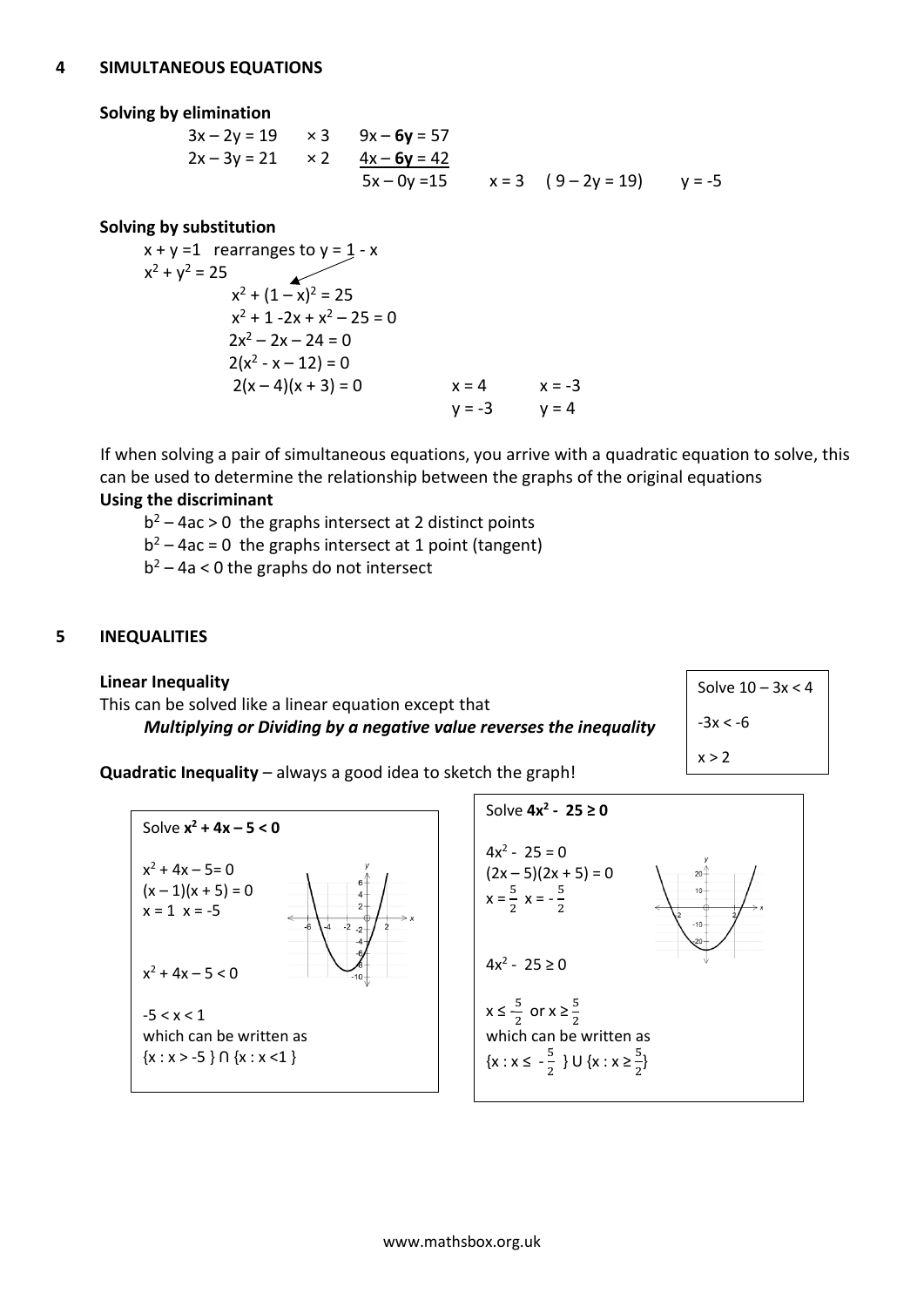

# **Finding the equation of a line with gradient m through point (a,b)**

Use the equation  $(y - b) = m(x - a)$ If necessary rearrange to the required form  $(ax + by = c$  or  $y = mx - c$ )

## **Parallel and Perpendicular Lines**

 $y = m_1x + c_1$   $y = m_2x + c_2$ If **m<sup>1</sup> = m<sup>2</sup>** then the lines are **PARALLEL** If **m<sup>1</sup> × m<sup>2</sup> = -1** then the lines are **PERPENDICULAR**

> Find the equation of the line perpendicular to the line  $y - 2x = 7$  passing through point (4, -6) Gradient of  $y - 2x = 7$  is 2  $(y = 2x + 7)$ Gradient of the perpendicular line =  $\frac{1}{2}$  (2 ×  $-\frac{1}{2}$ ) Equation of the line with gradient  $-\frac{1}{2}$  passing through (4, -6)  $(y + 6) = -\frac{1}{2}(x - 4)$  $2y + 12 = 4 - x$  $x + 2y = -8$

**Finding mid-point of the line segment joining (a,b) and (c,d)**

Mid-point = 
$$
\left(\frac{a+c}{2}, \frac{b+d}{2}\right)
$$

**Calculating the length of a line segment joining (a,b) and (c,d)**

Length =  $\sqrt{(c-a)^2 + (d-b)^2}$ 

# **7 CIRCLES**

A circle with centre (0,0) and radius r has the equations  $x^2 + y^2 = r^2$ A circle with centre (a,b) and radius r is given by  $(x - a)^2 + (y - b)^2 = r^2$ 

**Finding the centre and the radius** (completing the square for x and y)

Find the centre and radius of the circle  $x^2 + y^2 + 2x - 4y - 4 = 0$  $x^2 + 2x + y^2 - 4y - 4 = 0$  $(x + 1)^2 - 1 + (y - 2)^2 - 4 - 4 = 0$  $(x + 1)^2 + (y - 2)^2 = 3^2$ Centre  $(-1, 2)$  Radius = 3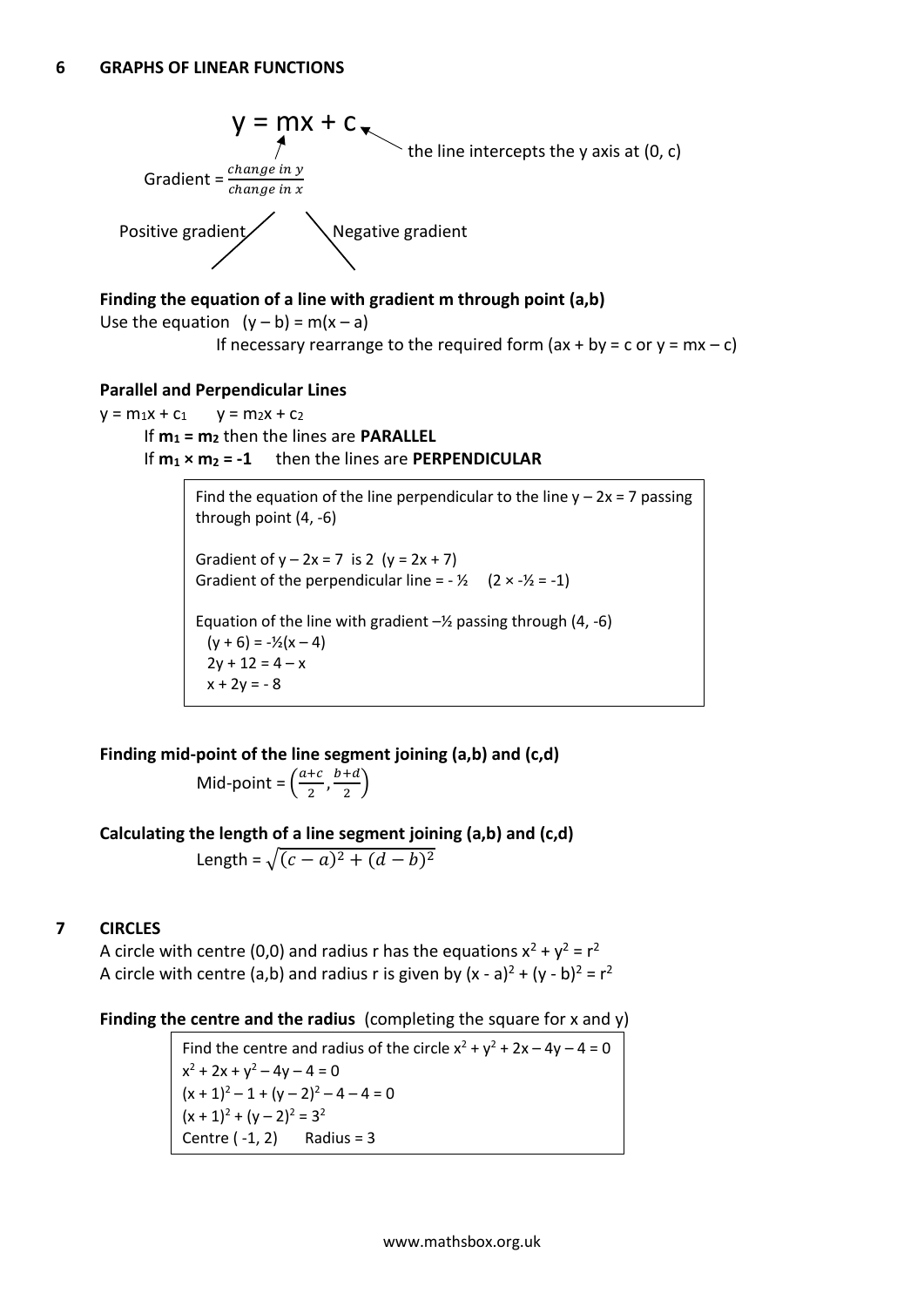# **The following circle properties might be useful**

*Angle in a semi-circle The perpendicular from the centre The tangent to a circle is is a right angle* to a chord bisects the chord perpendicular to the radius





# **Finding the equation of a tangent to a circle at point (a,b)**

The gradient of the tangent at (a,b) is perpendicular to the gradient of the radius which meets the circumference at (a, b)



**Lines and circles** Solving simultaneously to investigate the relationship between a line and a circle will result in a quadratic equation.

## **Use the discriminant to determine the relationship between the line and the circle**



**8 TRIGONOMETRY** 

**You need to learn ALL of the following**

**Exact Values** 



www.mathsbox.org.uk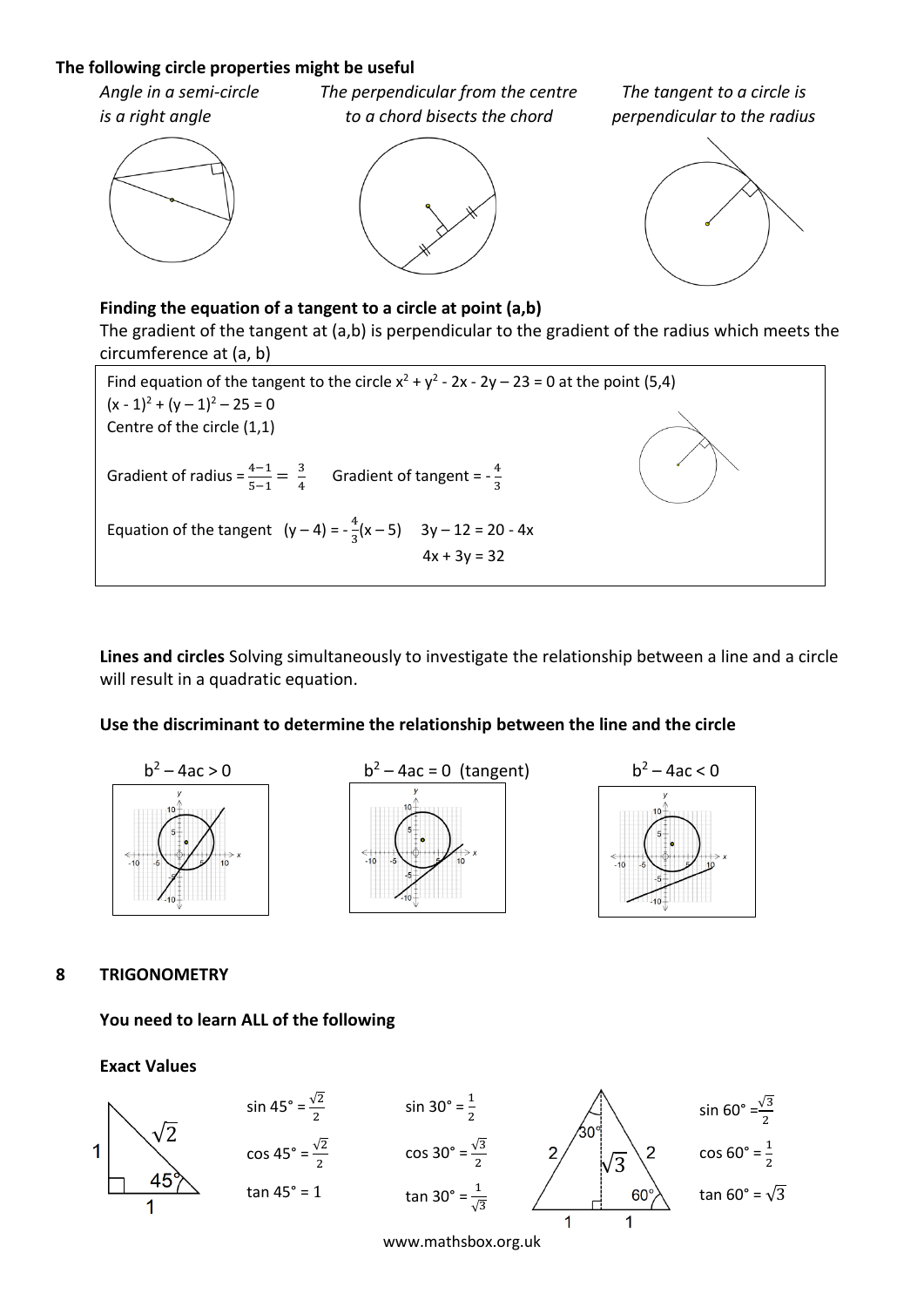

# **9 POLYNOMIALS**

- A polynomial is an expression which can be written in the form  $ax^n + bx^{n-1} + cx^{n-2}$  ... ... when a,b, c are constants and n is a positive integer.
- The **ORDER** of the polynomial is the highest power of x in the polynomial

# **Algebraic Division**

Polynomials can be divided to give a **Quotient** and **Remainder**



#### www.mathsbox.org.uk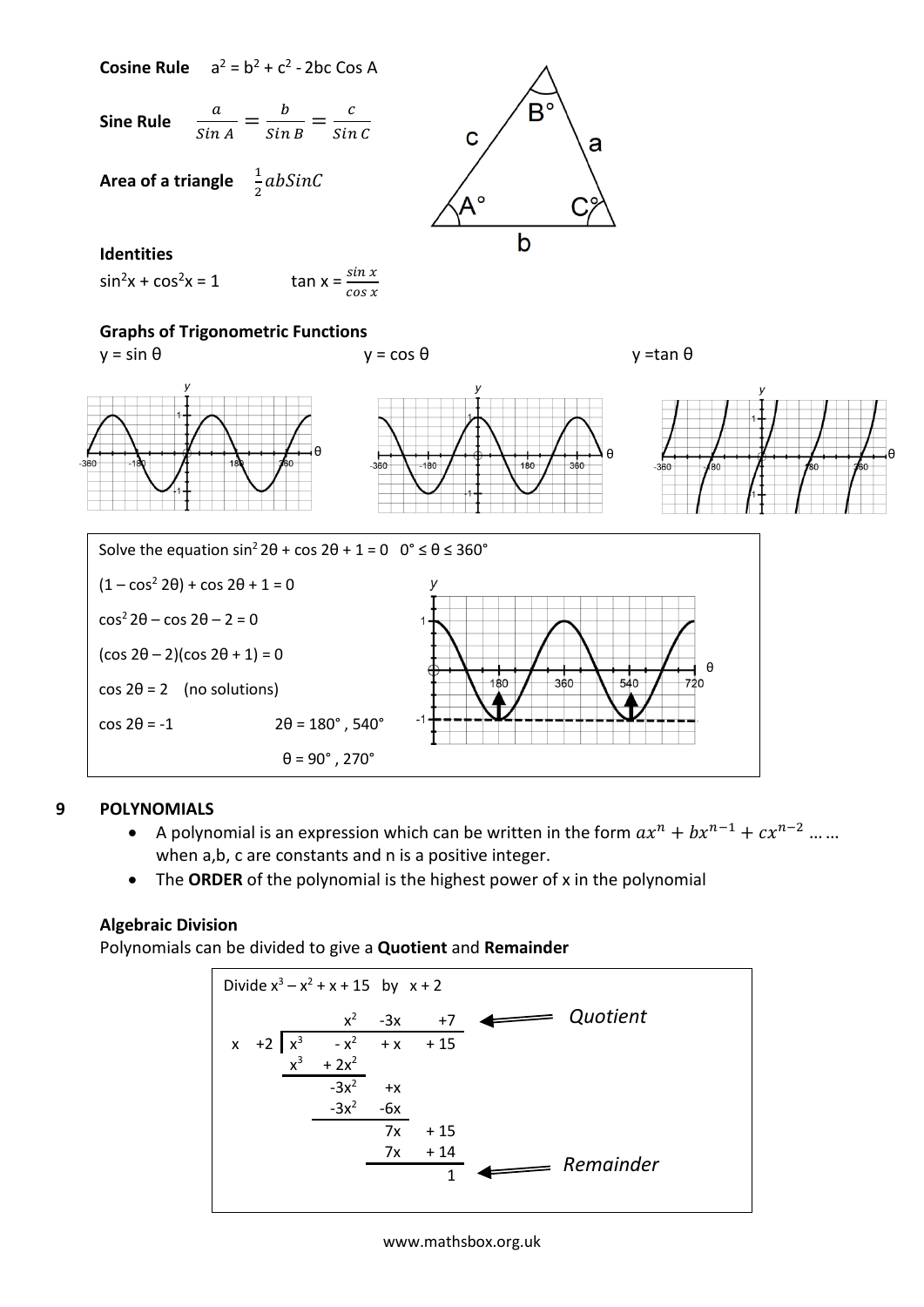# **Factor Theorem**

The factor theorem states that if  $(x - a)$  is a factor of  $f(x)$  then  $f(a) = 0$ 

Show that  $(x - 3)$  is a factor of  $x^3 - 19x + 30 = 0$  $f(x) = x^3 - 19x + 30$  $f(3) = 3^3 - 19 \times 3 + 30$  $= 0$  $f(3) = 0$  so  $(x - 3)$  is a factor

# **Sketching graphs of polynomial functions**

To sketch a polynomial

- Identify where the graph crosses the y-axis  $(x = 0)$
- Identify the where the graph crosses the x-axis, the roots of the equation  $y = 0$
- Identify the general shape by considering the **ORDER** of the polynomial

 $y = ax^n + bx^{n-1} + cx^{n-2} \dots$ 



# **10 GRAPHS AND TRANSFORMATIONS 3 graphs to recognise**



Asymptotes  $x=0$  and  $y=0$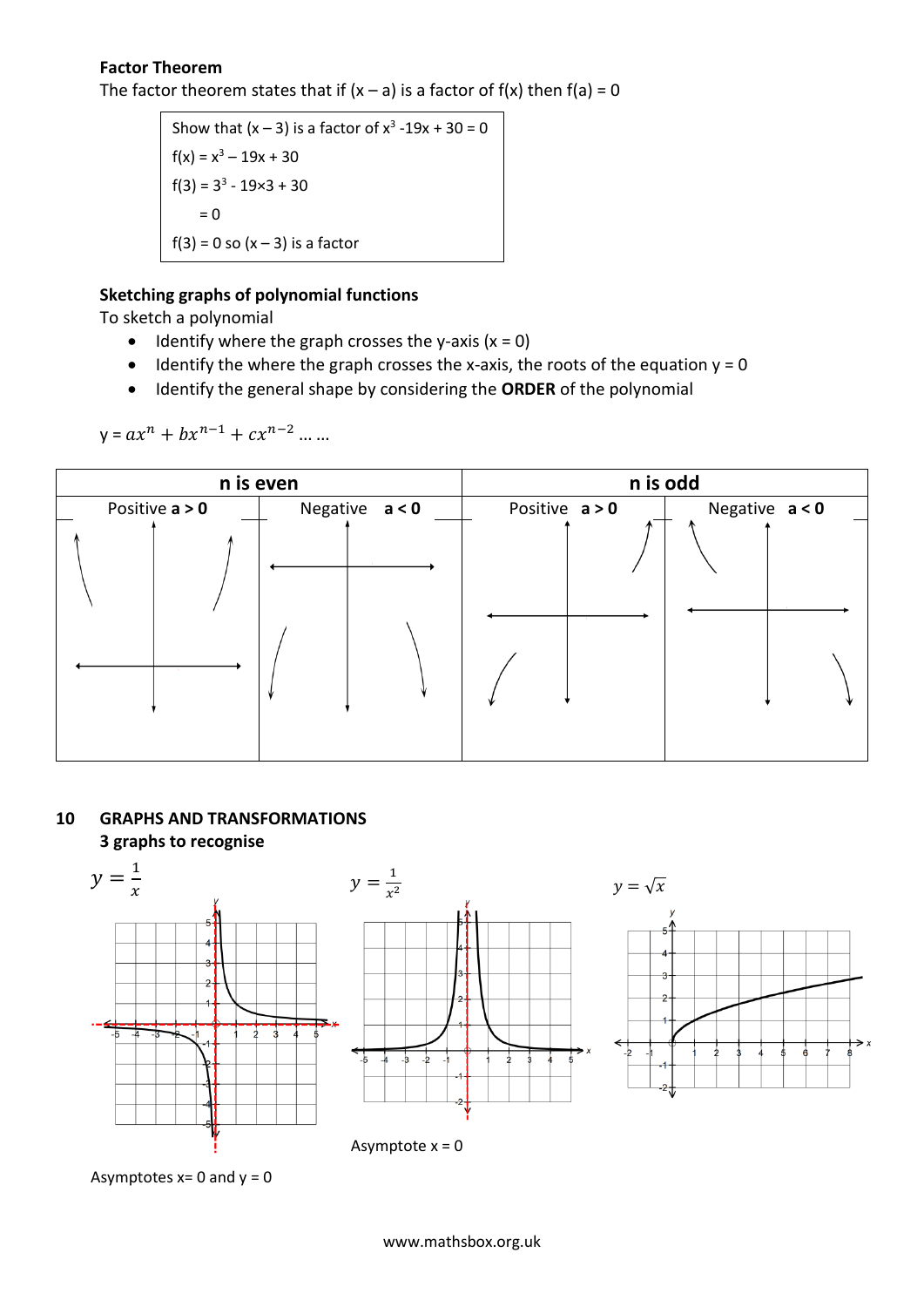## **TRANSLATION**

To find the equation of a graph after a translation of  $\begin{bmatrix} a & b \\ c & d \end{bmatrix}$  $\int_{b}^{a}$ replace x with  $(x - a)$  and replace y with  $(y - b)$ 

In function notation  $y = f(x)$  is transformed to  $y = f(x - a) + b$ 

The graph of 
$$
y = x^2 - 1
$$
 is translated  
by vector  $\begin{bmatrix} 3 \\ -2 \end{bmatrix}$ . Write down the  
equation of the new graph  
 $(y + 2) = (x - 3)^2 - 1$   
 $y = x^2 - 6x + 6$ 

#### **REFLECTION**

To reflect in the x-axis replace y with -y  $(y = -f(x))$ 

To reflect in the y- axis replace x with -x  $(y = f(-x))$ 

#### **STRETCHING**

To stretch with scale factor k in the x direction (parallel to the x-axis) replace x with  $\frac{1}{k}x$  y = f $(\frac{1}{k}x)$ 

To stretch with scale factor k in the y direction (parallel to the y-axis) replace y with  $\frac{1}{k}$ y y = kf(x)

Describe a stretch that will transform  $y = x^2 + x - 1$  to the graph  $y = 4x^2 + 2x - 1$ 

 $y = (2x)^2 + (2x) - 1$ 

x has been replaced by 2x which is a **stretch of scale factor ½ parallel to the x-axis**

#### **11 BINOMIAL EXPANSIONS**

#### **Permutations and Combinations**

- The number of ways of arranging n distinct objects in a line is  $n! = n(n 1)(n 2)...3 \times 2 \times 1$
- The number of ways of arranging a selection of r object from n is  ${}_{n}P_{r} = \frac{n!}{(n-1)!}$  $(n-r)!$
- The number of ways of picking r objects from n is  $nC_r = \frac{n!}{n!(n-r)!}$  $r!(n-r)!$

A committee comprising of 3 males and 3 females is to be selected from a group of 5 male and 7 female members of a club. How many different selections are possible?

Female Selection  $7C_3 = \frac{7!}{2!4}$ 

 $\frac{7!}{3!4!}$  = 35 ways Male Selection  ${}_{5}C_{3} = \frac{5!}{3!2!}$  $\frac{3!}{3!2!}$  = 10 ways

Total number of different selections =  $35 \times 10 = 350$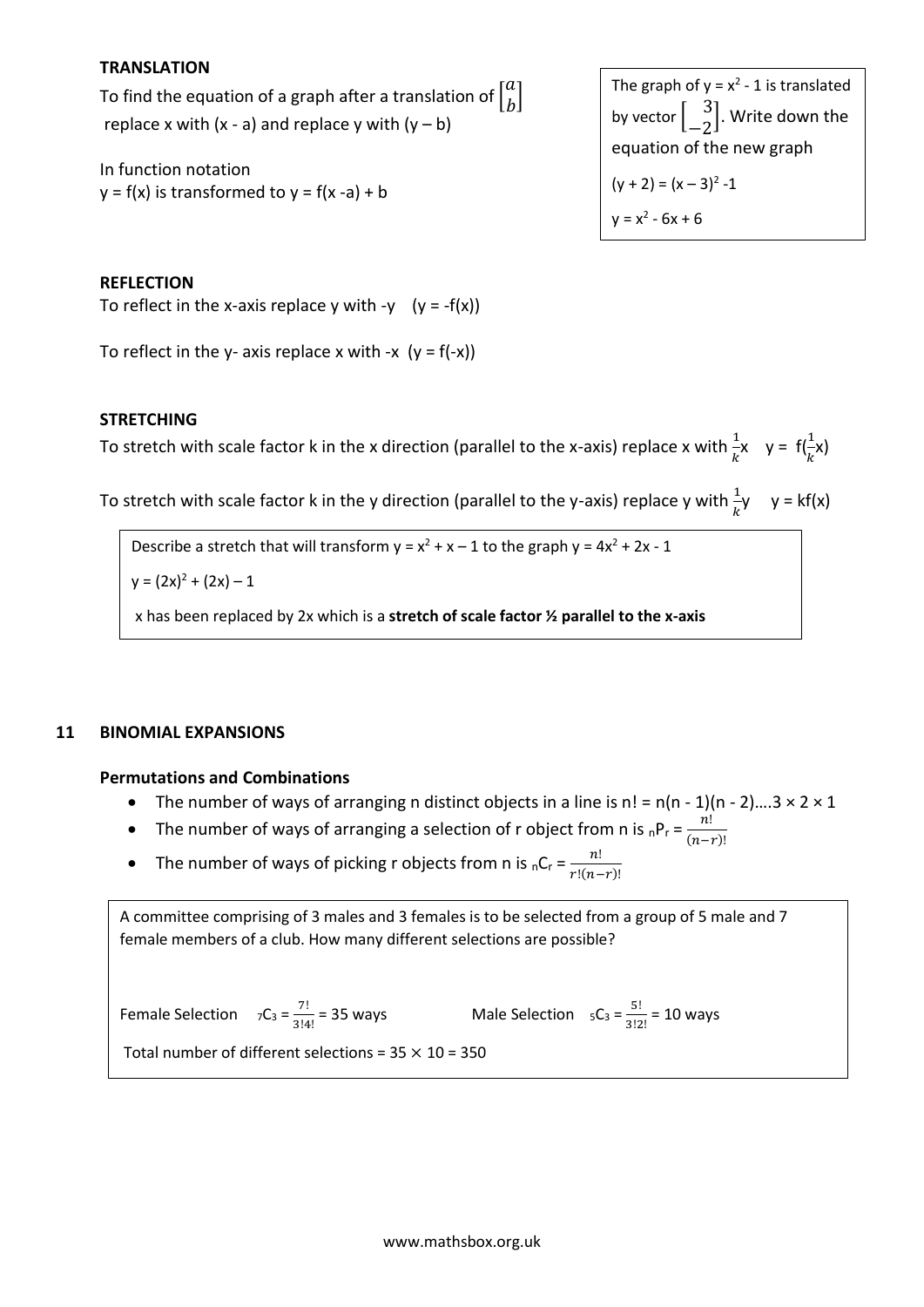**Expansion of**  $(1 + x)^n$ 

$$
(1+x)^n = 1 + nx + \frac{n(n-1)}{1 \times 2}x^2 + \frac{n(n-1)(n-2)}{1 \times 2 \times 3}x^3 + \dots + nx^{n-1} + x^n
$$

Use the binomial expansion to write down the first four terms of  $(1 - 2x)^8$  $(1-2x)^8 = 1 + 8 \times (-2x) + \frac{8 \times 7}{1 \times 2}$  $1 \times 2$  $(-2x)^2 + \frac{8 \times 7 \times 6}{1 \times 2 \times 2}$  $1 \times 2 \times 3$  $(-2x)^3$  $= 1 - 16x + 112x^2 - 448x^3$ 

# **Expansion of**  $(a + b)^n$

$$
(a+b)^n = a^n + na^{n-1}b + \frac{n(n-1)}{1 \times 2}a^{n-2}b^2 + \frac{n(n-1)(n-2)}{1 \times 2 \times 3}a^{n-3}b^3 + \dots + nab^{n-1} + b^n
$$
  
Find the coefficient of the x<sup>3</sup> term in the expansion of (2 + 3x)<sup>9</sup>  
(3x)<sup>3</sup> must have 2<sup>6</sup> as part of the coefficient (3 + 6 = 9)  

$$
\frac{9 \times 8 \times 7}{1 \times 2 \times 3} \times 2^6 \times (3x)^3 = 145152 \text{ (x}^3)
$$

# **12 DIFFERENTIATION**

- The gradient is denoted by  $\frac{dy}{dx}$  if y is given as a function of x
- The gradient is denoted by  $f'(x)$  is the function is given as  $f(x)$

$$
y = x^n \quad \frac{dy}{dx} = nx^{n-1} \qquad \qquad y = ax^n \quad \frac{dy}{dx} = nax^{n-1} \qquad \qquad y = a \quad \frac{dy}{dx} = 0
$$

## **Using Differentiation**

#### **Tangents and Normals**

The gradient of a curve at a given point = gradient of the tangent to the curve at that point The gradient of the **normal** is perpendicular to the gradient of the tangent that point

Find the equation of the normal to the curve  $y = 8x - x^2$  at the point (2,12)  $\frac{dy}{y}$  $\frac{dy}{dx} = 8 - 2x$  Gradient of tangent at (2,12) = 8 – 4 = 4 Gradient of the normal =  $-$  ¼ (y - 12) =  $-$  ¼ (x - 2)  $4y + x = 50$ 

## **Stationary (Turning) Points**

- The points where  $\frac{dy}{dx} = 0$  are stationary points (turning points) of a graph
- The nature of the turning points can be found by: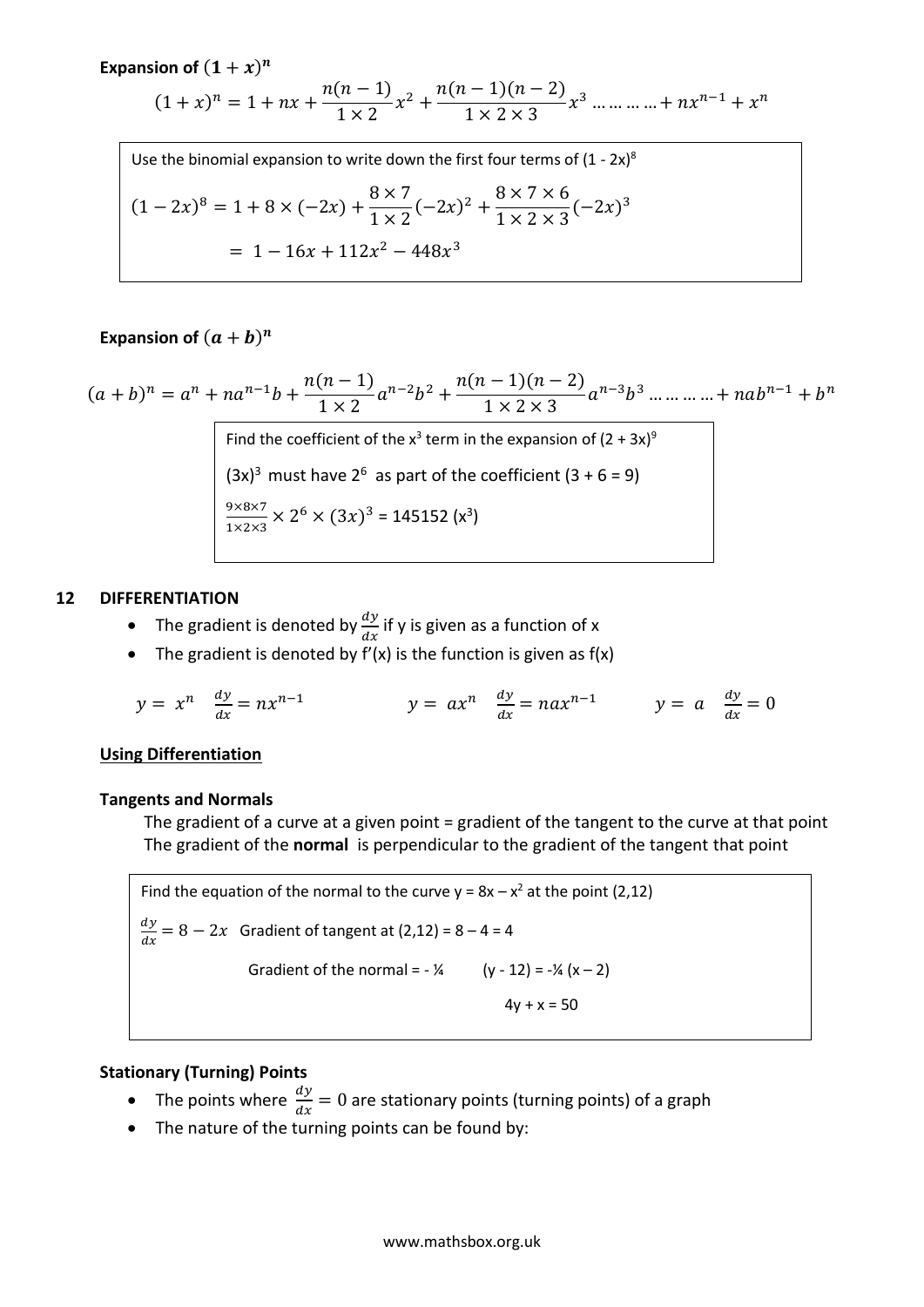

# **Differentiation from first principles**



*As h approaches zero the gradient of the chord gets closer to being the gradient of the tangent at the point*  $f'(x) = \lim_{h \to 0} \left( \frac{f(x+h) - f(x)}{h} \right)$  $\frac{h^{(n-1)(\lambda)}}{h}$ 

Find from first principles the derivative of 
$$
x^3 - 2x + 3
$$
  
\n
$$
f'(x) = \lim_{h \to 0} \left( \frac{f(x+h) - f(x)}{h} \right)
$$
\n
$$
= \lim_{h \to 0} \left( \frac{(x+h)^3 - 2(x+h) + 3 - (x^3 - 2x + 3)}{h} \right)
$$
\n
$$
= \lim_{h \to 0} \left( \frac{x^3 + 3x^2h + 3xh^2 + h^3 - 2x - 2h + 3 - x^3 + 2x - 3}{h} \right)
$$
\n
$$
= \lim_{h \to 0} \left( \frac{3x^2h + 3xh^2 + h^3 - 2h}{h} \right)
$$
\n
$$
= \lim_{h \to 0} (3x^2 + 3xh + h^2 - 2)
$$
\n
$$
= 3x^2 - 2
$$

## **13 INTEGRATION**

Integration is the reverse of differentiation

 $\int x^n dx = \frac{x^{n+1}}{n+1}$  $n+1$ (c is the constant of integration)

Given that 
$$
f'(x) = 8x^3 - 6x
$$
 and that  $f(2) = 9$ , find  $f(x)$   
\n $f(x) = \int 8x^3 - 6x \, dx = 2x^4 - 3x^2 + c$   
\n $f(2) = 9$   $2 \times 2^4 - 3 \times 2^2 + c = 9$   
\n $20 + c = 9$   
\n $c = -11$   
\n $f(x) = 2x^4 - 3x^2 - 11$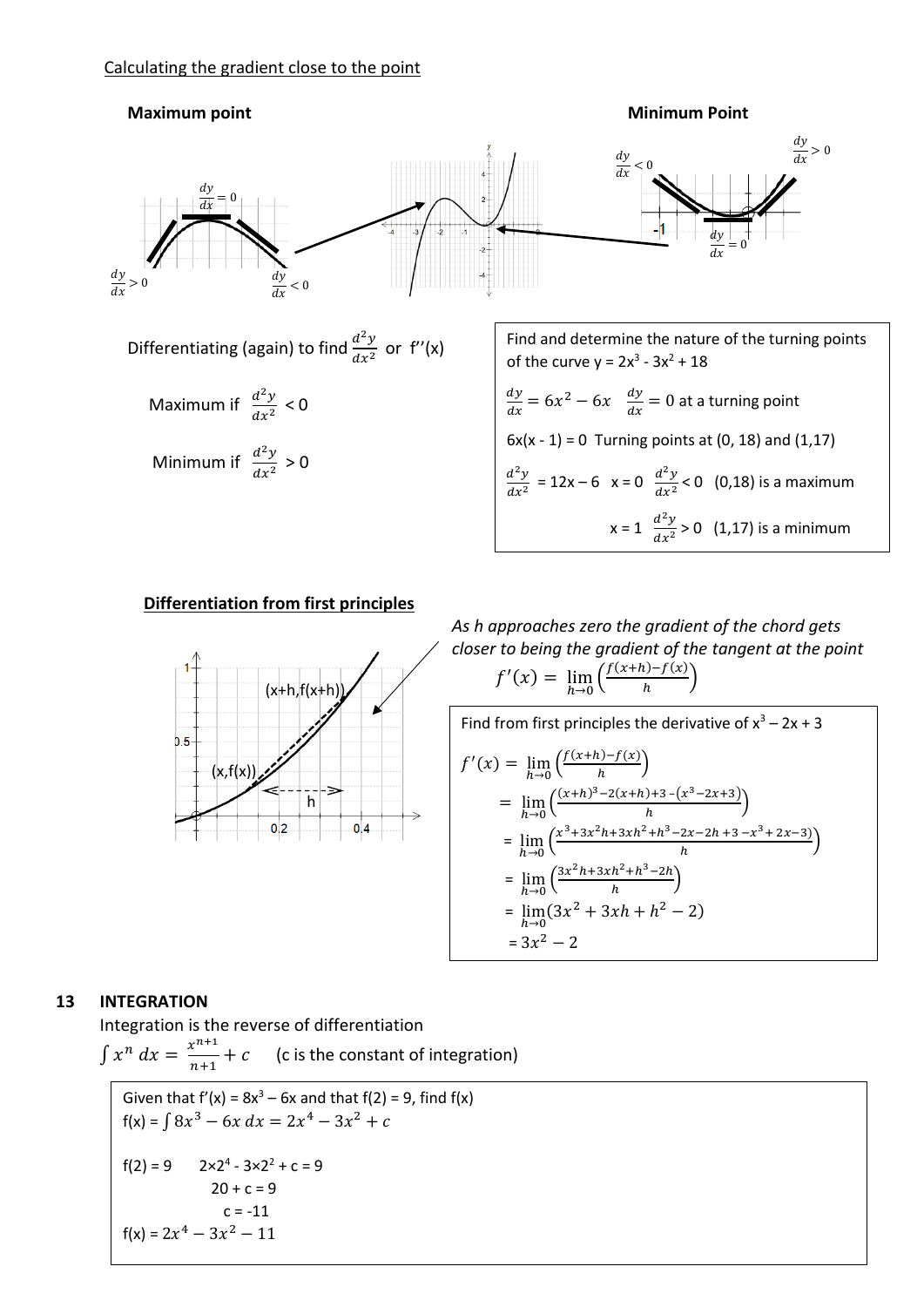## **AREA UNDER A GRAPH**

The area under the graph of  $y = f(x)$  bounded by  $x = a$ ,  $x = b$  and the x-axis is found by evaluating the **definite integral** <sup>∫</sup> ()  $\int_a^b f(x) dx$ 



An area below the x-axis has a **negative value**



# **14 VECTORS**

A vector has two properties **magnitude** (size) and **direction**

## **NOTATION**

Vectors can be written as

$$
\mathbf{a} = \begin{pmatrix} 3 \\ 4 \end{pmatrix}
$$

**a** = 3i + 4j where i and j perpendicular vectors both with magnitude 1

Magnitude-direction form (5, 53.1<sup>o</sup>) also known as **polar** form The direction is the angle the vector makes with the **positive x axis**





j

The Magnitude of vector a is denoted by |a| and can be found using Pythagoras  $|a| = \sqrt{3^2 + 4^2}$ A **Unit Vector** is a vector which has magnitude 1

A **position vector** is a vector that starts at the origin (it has a fixed position)

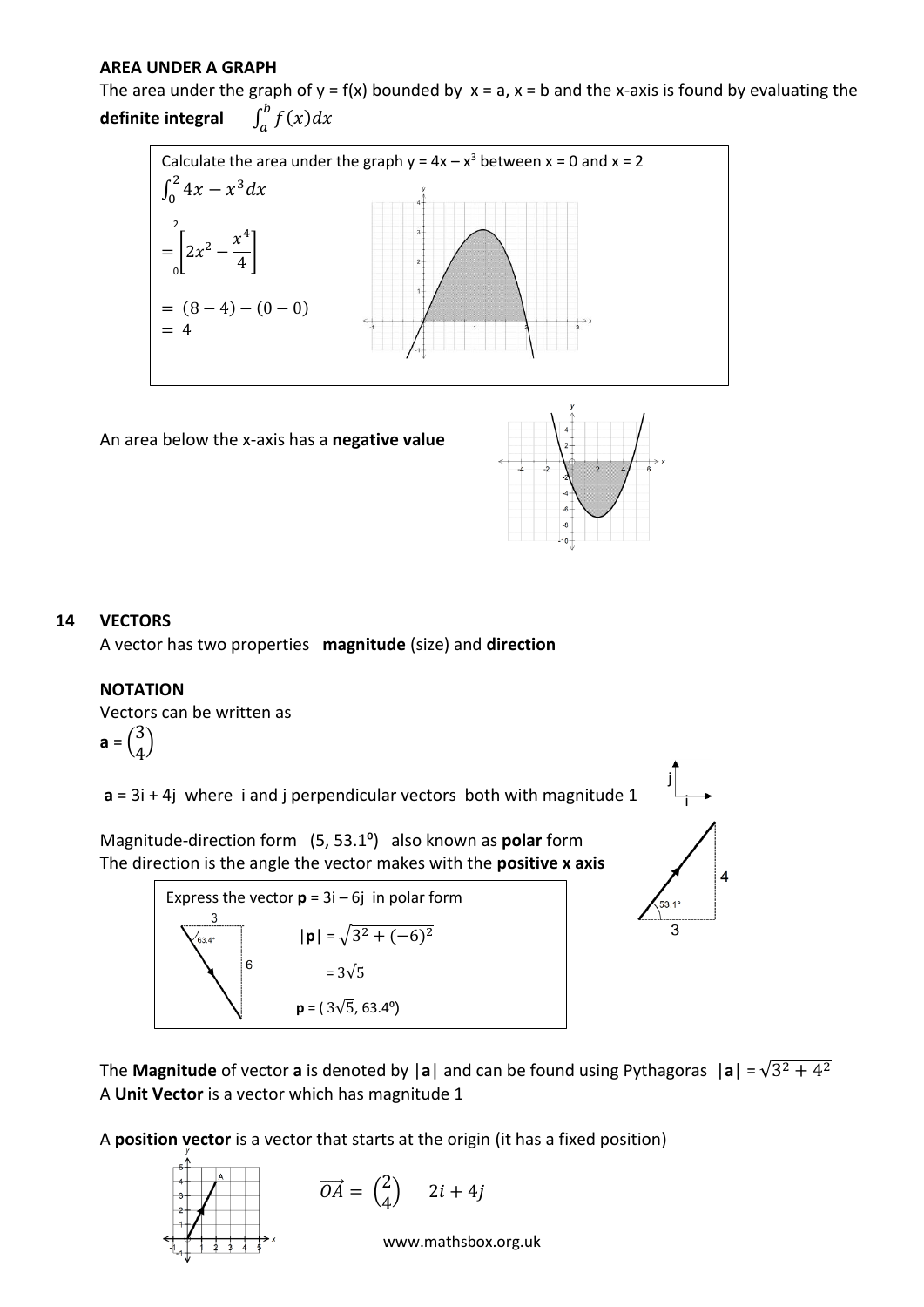### **ARITHMETIC WITH VECTORS**

**Multiplying by a scalar (**number)

$$
\mathbf{a} = \begin{pmatrix} 3 \\ 2 \end{pmatrix} \quad 3\mathbf{i} + 2\mathbf{j}
$$

$$
2\mathbf{a} = 2\begin{pmatrix} 3 \\ 2 \end{pmatrix} = \begin{pmatrix} 6 \\ 4 \end{pmatrix} \quad 6\mathbf{i} + 4\mathbf{j}
$$

**a** and **2a** are **parallel** vectors

Multiplying by -1 reverses the direction of the vector



$$
\mathbf{a} = \begin{pmatrix} 2 \\ 3 \end{pmatrix} \quad \mathbf{b} = \begin{pmatrix} 3 \\ 1 \end{pmatrix}
$$

$$
\mathbf{a} + \mathbf{b} = \begin{pmatrix} 2 \\ 3 \end{pmatrix} + \begin{pmatrix} 3 \\ 1 \end{pmatrix} = \begin{pmatrix} 5 \\ 4 \end{pmatrix}
$$





 $\overline{\mathbf{a}}$ 

**a** =  $\binom{2}{3}$  $\begin{pmatrix} 2 \\ 3 \end{pmatrix}$  **b** =  $\begin{pmatrix} 3 \\ 1 \end{pmatrix}$  $\binom{5}{1}$ 

 $\overline{\mathbf{a}}$ 

 $2a$ 







A and B have the coordinates (1,5) and (-2,4).

a) Write down the position vectors of A and B

$$
\overrightarrow{OA} = \begin{pmatrix} 1 \\ 5 \end{pmatrix} \quad \overrightarrow{OB} = \begin{pmatrix} -2 \\ 4 \end{pmatrix}
$$

b) Write down the vector of the line segment joining A to B

$$
\overrightarrow{AB} = -\overrightarrow{OA} + \overrightarrow{OB} \quad or \quad \overrightarrow{OB} - \overrightarrow{OA}
$$

$$
\overrightarrow{AB} = \begin{pmatrix} -2 \\ 4 \end{pmatrix} - \begin{pmatrix} 1 \\ 5 \end{pmatrix} = \begin{pmatrix} -3 \\ -1 \end{pmatrix}
$$

# **15 LOGARITHMS AND EXPONENTIALS**

- A function of the form  $y = a^x$  is an exponential function
- The graph of  $y = a^x$  is positive for all values of x and passes through (0,1)
- A logarithm is the inverse of an exponential function

 $y = a^x$   $x = log_a y$ 

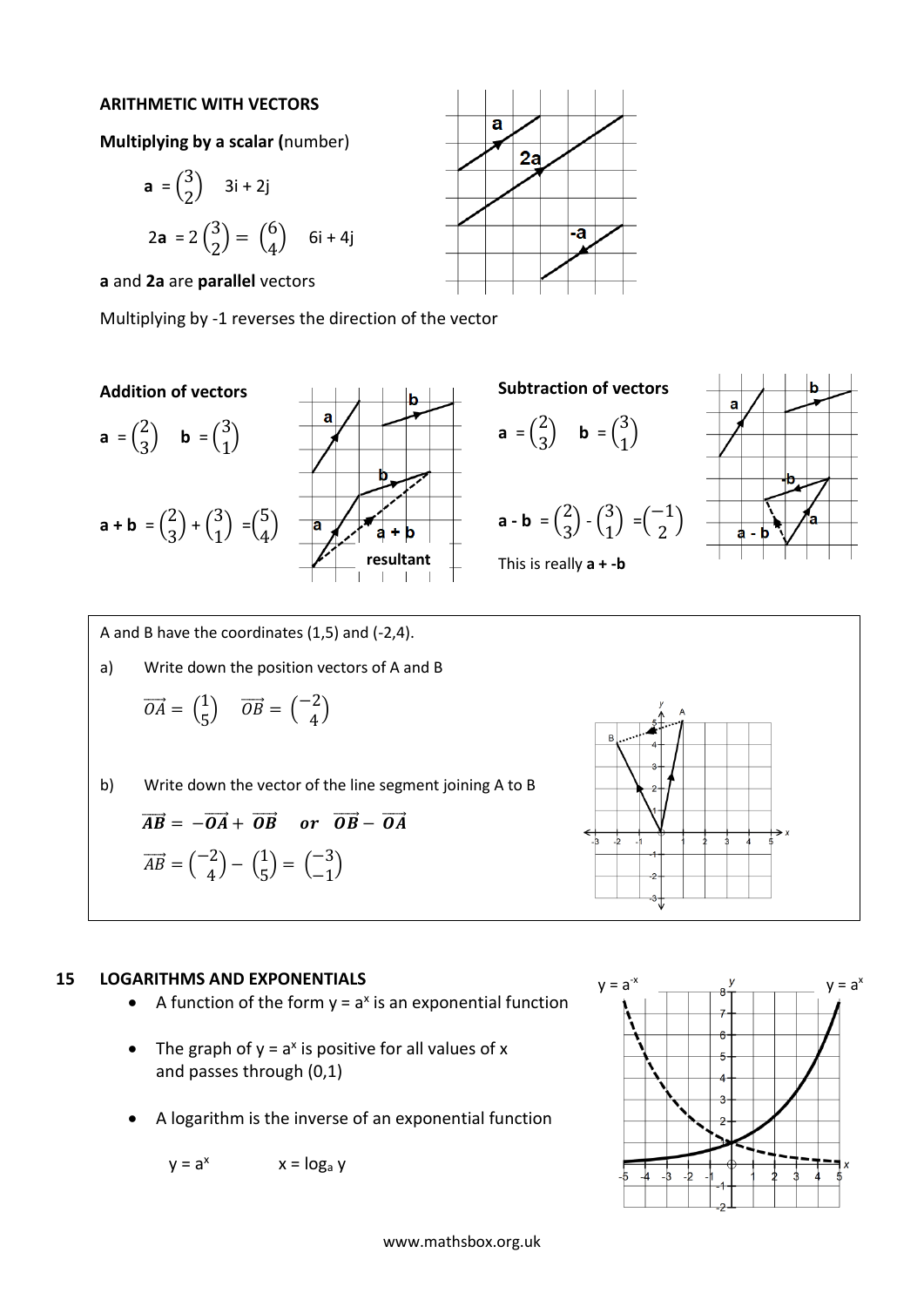### **Logarithms – rules to learn**

$$
\log_a a = 1
$$
\n
$$
\log_a 1 = 0
$$
\n
$$
\log_a a^x = x
$$
\n
$$
\log_a m + \log_a n = \log_a mn
$$
\n
$$
\log_a m - \log_a n = \log_a \left(\frac{m}{n}\right)
$$
\n
$$
\log_a m = \log_a m^k
$$
\nWrite the following in the form  $ab \log a$  where  $a$  is an integer  $3 \log 2 + 2 \log 4 - \frac{1}{2} \log 16$ \n
$$
\text{Method 1: } \log 8 + \log 16 - \log 4 = \log \left(\frac{8 \times 16}{4}\right) = \log 32 = 5 \log 2
$$
\n
$$
\text{Method 2: } 3 \log 2 + 4 \log 2 - 2 \log 2 = 5 \log 2
$$

An equation of the form  $a^x = b$  can be solved by taking logs of both sides

# The exponential function  $y = e^x$





The inverse of  $y = e^x$  is the **natural logarithm** denoted by **In x** 



**The rate of growth/decay** to find the 'rate of change' you need to differentiate to find the gradient

## **LEARN THIS**

$$
y = Ae^{kx} \qquad \frac{dy}{dx} = Ake^{kx}
$$

The number of bacteria P in a culture is modelled by  
\nP = 600 + 5e<sup>0.2t</sup> where t is the time in hours from the start of the  
\nexperiment. Calculate the rate of growth after 5 hours  
\nP = 600 + 15e<sup>0.2t</sup> 
$$
\frac{dP}{dt} = 3e^{0.2t}
$$
  
\nt = 5  $\frac{dP}{dt} = 3e^{0.2\times5}$   
\n= 8.2 bacteria per hour